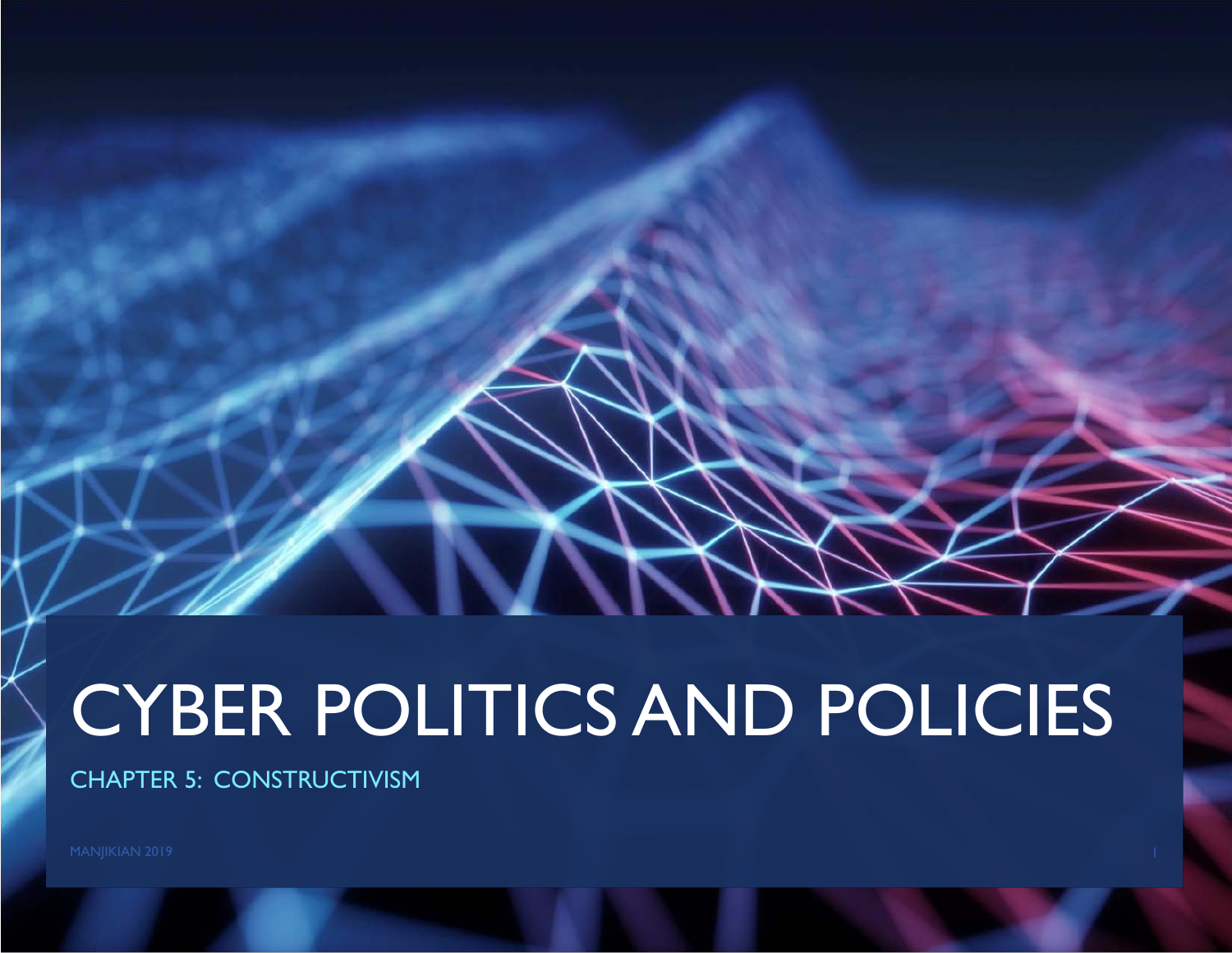### AT THE END OF THIS CHAPTER, STUDENTS WILL BE ABLE TO:

Define the major ideas associated with constructivism – including intersubjective understandings, agency, and discourse/language

List four analogies or metaphors used to describe the internet and their significance

List key military terms associated with the internet – including critical infrastructure, resiliency and domain.

MANJIKIAN 2019 **2018 - Pamasang Pamasang Pamasang Pamasang Pamasang Pamasang Pamasang Pamasang Pamasang Pamasang**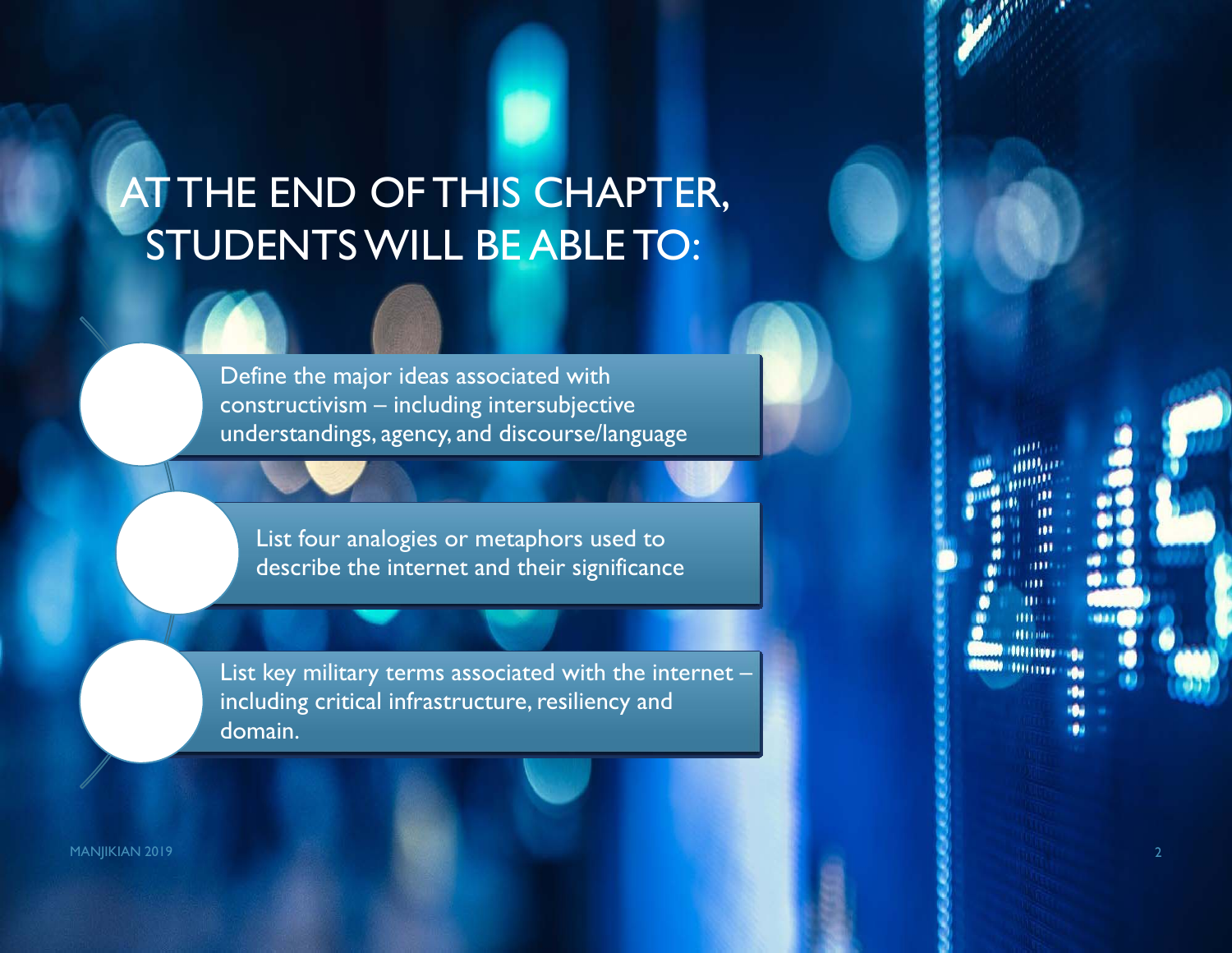#### WHAT IS CONSTRUCTIVISM?

 States – and individuals – "build" the international system through the use of various tools, including **language.** 

 How we deploy language, including words and metaphors, to talk about a subject thus affects how we think about that subject.

 the internet is not inherently either a battlefield or a marketplace.

 Many of the concepts which we point to in the international system are not ontologically real physical realities.

 Instead, concepts like race or nationality are products of our intersubjective understandings.

 We behave in certain ways because we decide to treat them as real.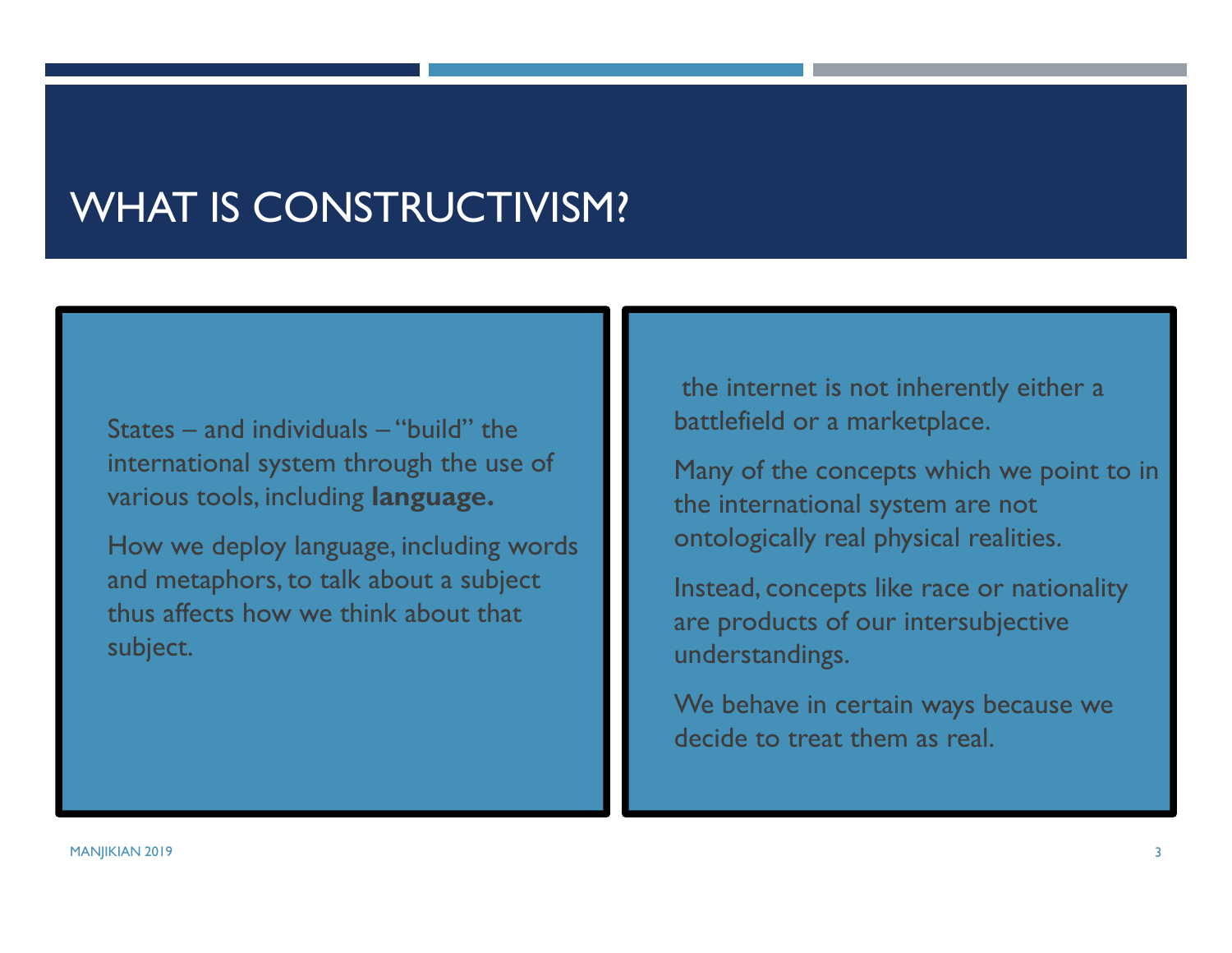#### WORDS, IDEAS AND IDENTITY

 Words or labels can also be used to establish a state or group as legitimate or illegitimate within the world of international relations.

#### **Agency**

 leaders are more responsible for their environments than we had previously thought.

 Leaders and citizens have the agency to shape the international system, rather than being shaped by that system and forced to behave in certain ways (i.e., belligerently).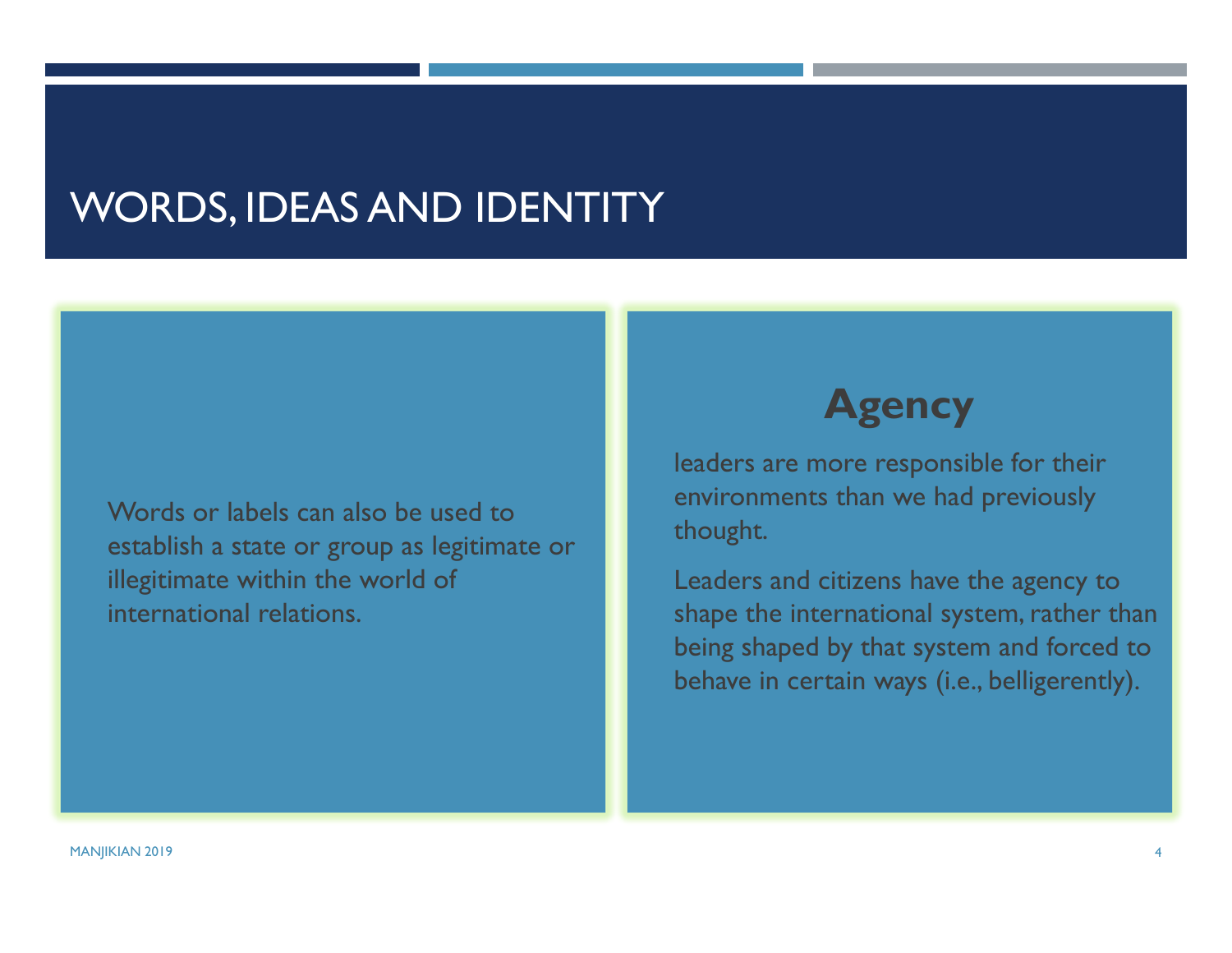#### CONSTRUCTIVISTS AND THE INTERNET: CHOOSING WHAT IT IS

 Individuals make decisions about how to describe and treat the internet and the functions which individuals and groups played within that environment.

#### CHOICES:

- П to describe it as either part of the real world, or as a world apart which was governed by different rules.
- to describe it as a place characterized by cooperation, or as one characterized by hostility.
- to describe it as international in character, or as national in character with fixed 'borders', and 'territory'.
- П to describe it as libertarian and not subject to existing laws within the international system or as a system which was in need of regulation.
- to think of anonymity as threatening or liberating
- П to describe the speed at which information travelled as a positive or a negative quality.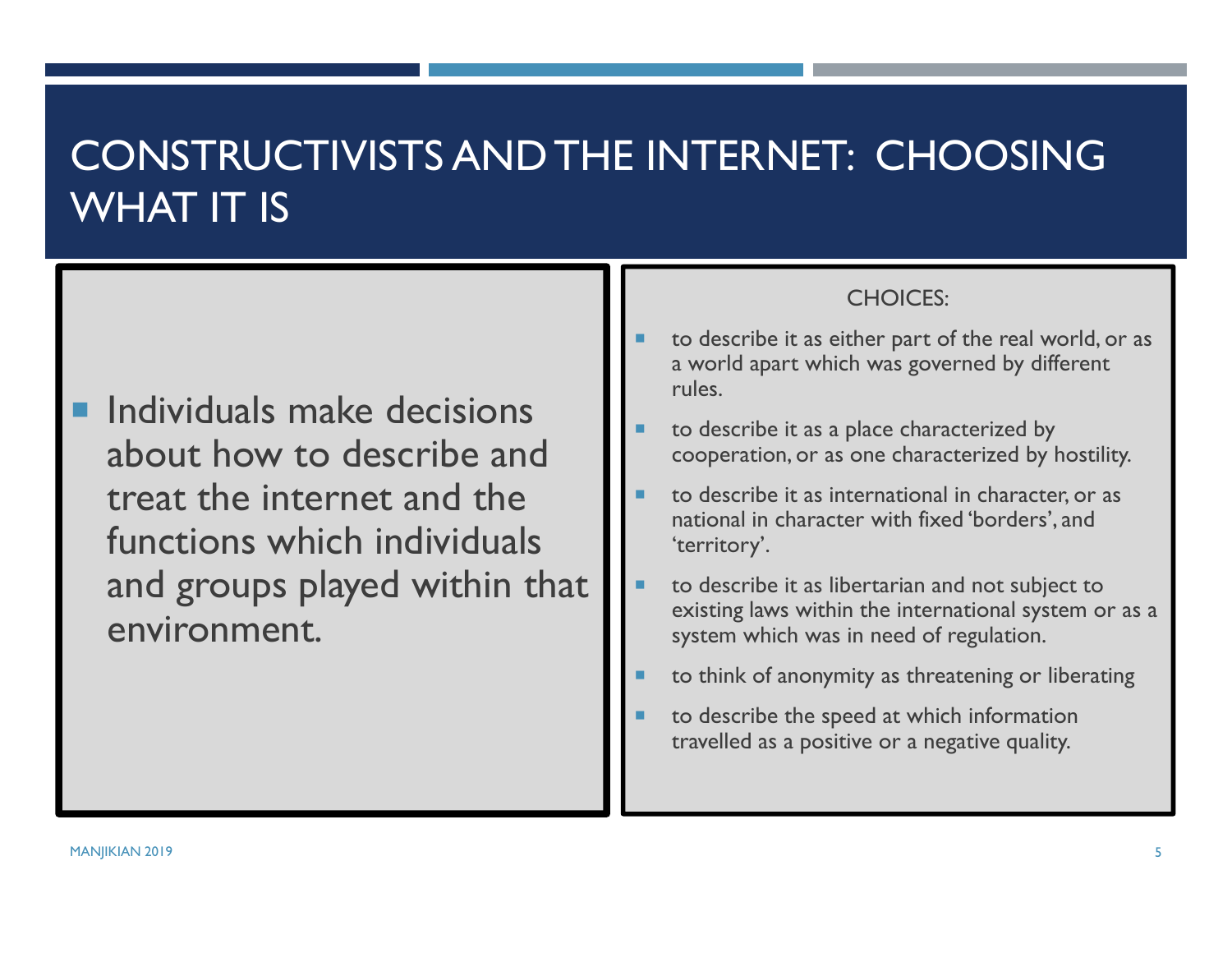#### METAPHORS AND THEIR IMPACT

- п Cyber 911
- п Information Superhighway
- ٠ Cyber Pearl Harbor
- п Cyber Armageddon
- ٠ "computer virus"
- П STOP AND THINK: How did the choice of these words affect how citizens and policymakers thought about the internet?
- Г Can you think about other terms or phrases which affected how people thought about the internet and cyberspace?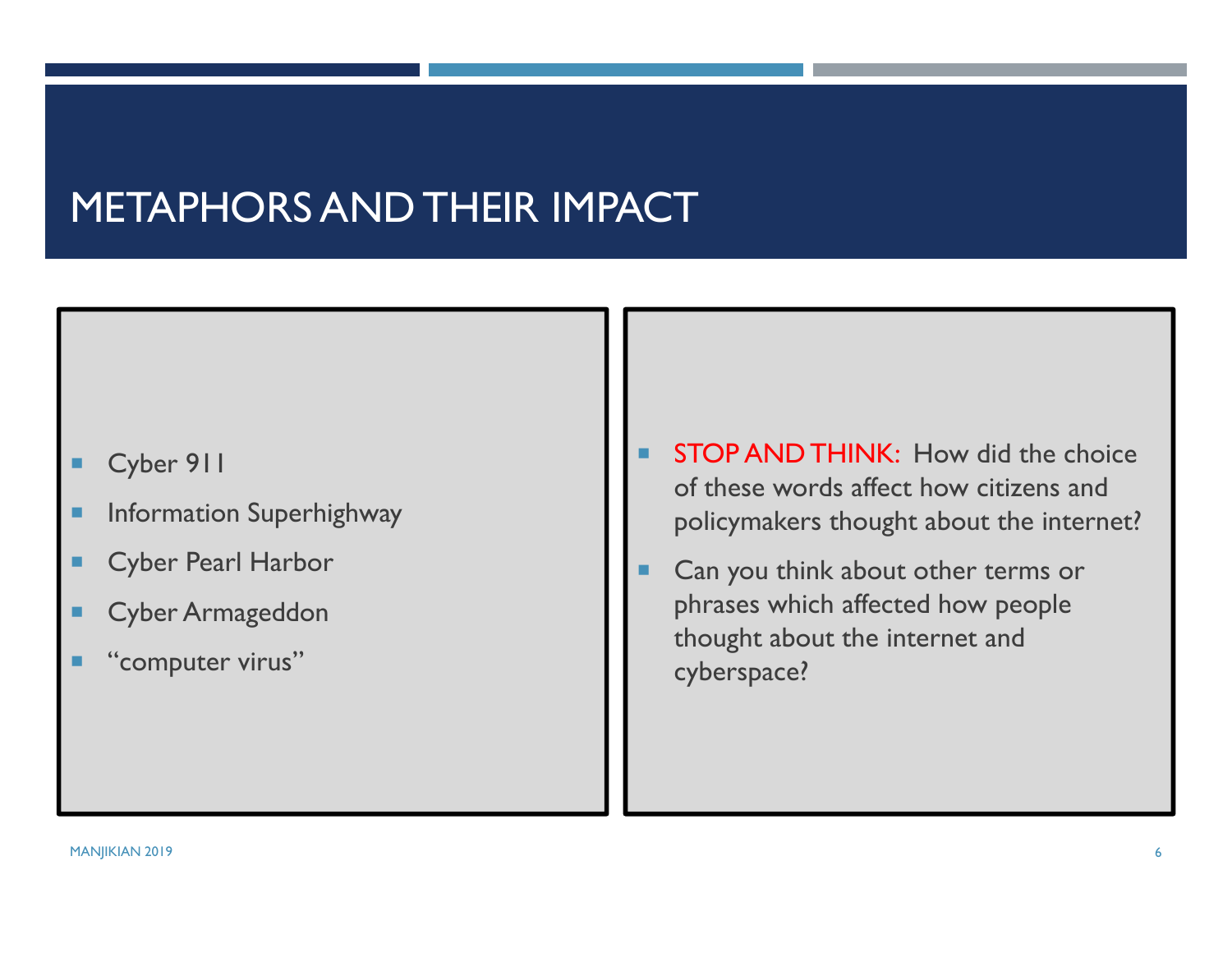#### NEW VOCABULARY TO DESCRIBE CYBERSPACE

- Cybersecurity (2 meanings: computer technology term; relation to national security)
- ٠ The Fifth Domain
- ٠ 1996: Clinton Administration uses term "CRITICAL INFRASTRUCTURE"

## **THE NUCLEAR ANALOGY**

- П Weapons of Mass Disruption
- Mutual Assured Disruption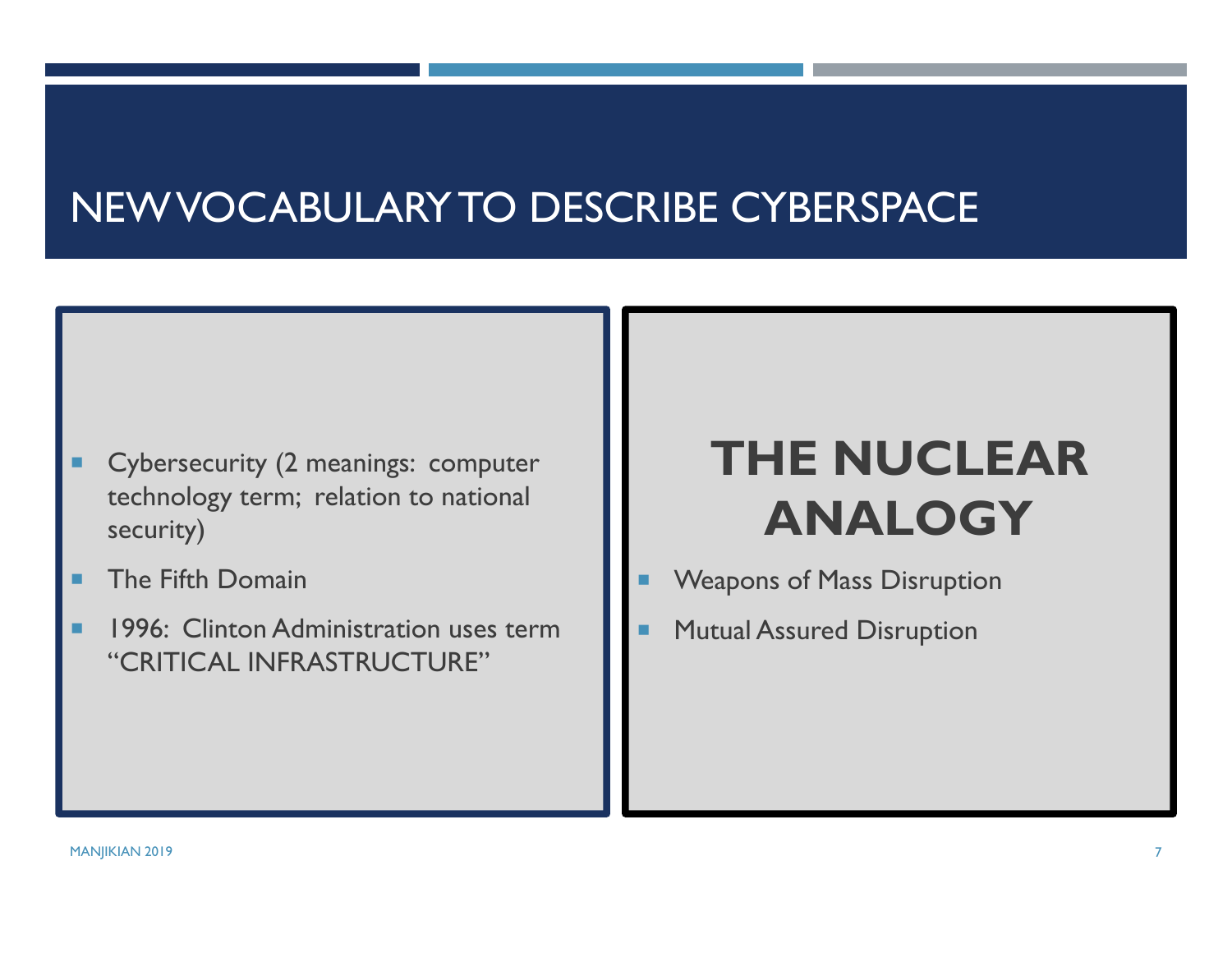#### CYBER TERRORISM, FAILED SPACE, CYBER INSURGENCIES

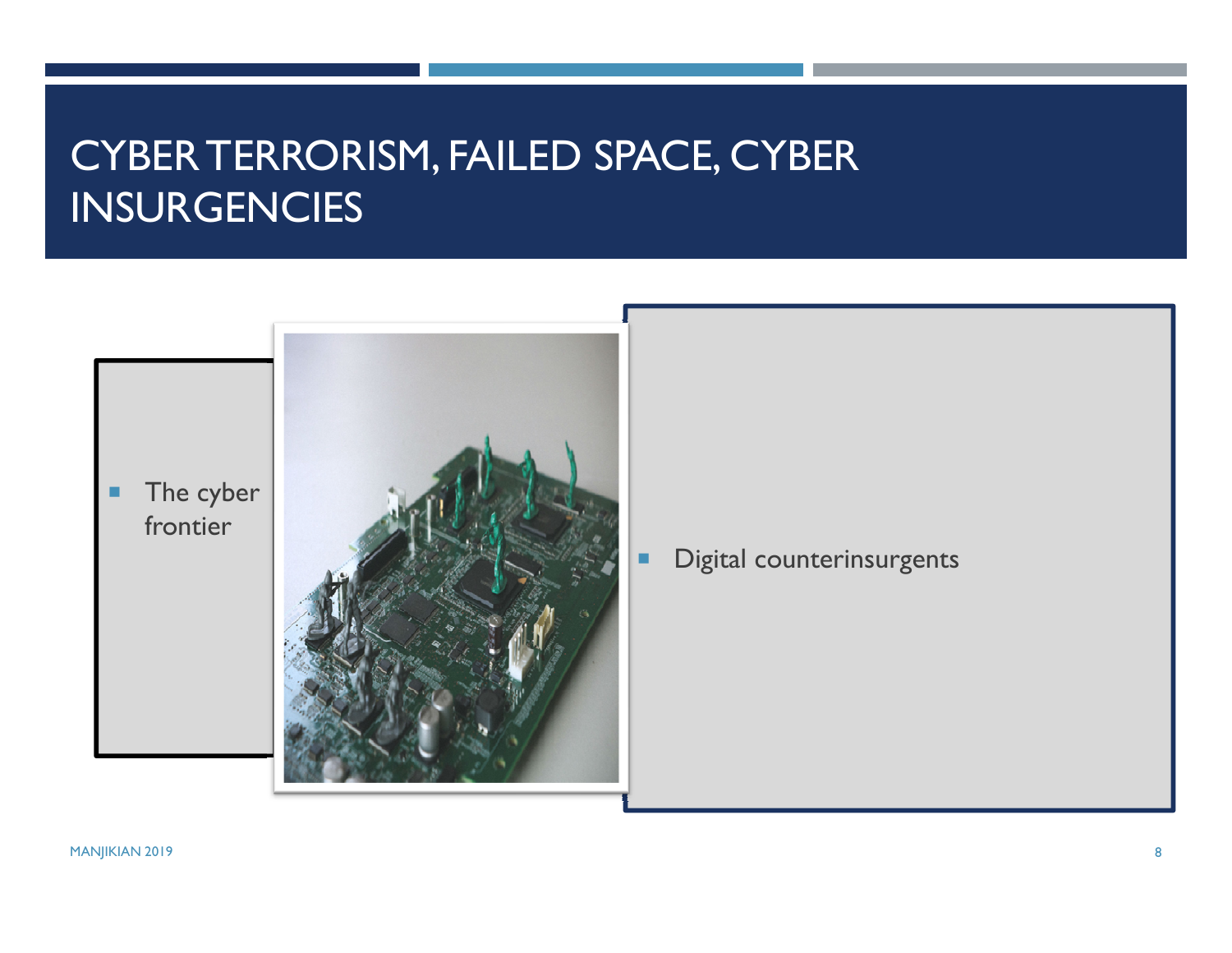#### USE OF LANGUAGE TO TALK ABOUT OWNING **CYBERSPACE**

- п American cyberspace
- п Russian cyberspace
- п **Cyberterritory**
- Г Social Constructivists suggest that what changed was not the environment –but rather, our **intersubjective understanding** of the cyberspace environment.
- Г Inventing a new language and new concepts like the cyber threat and cyber security
- Analysts began to perceive this cyber 'territory' differently and to behave differently on a national and international level as a result.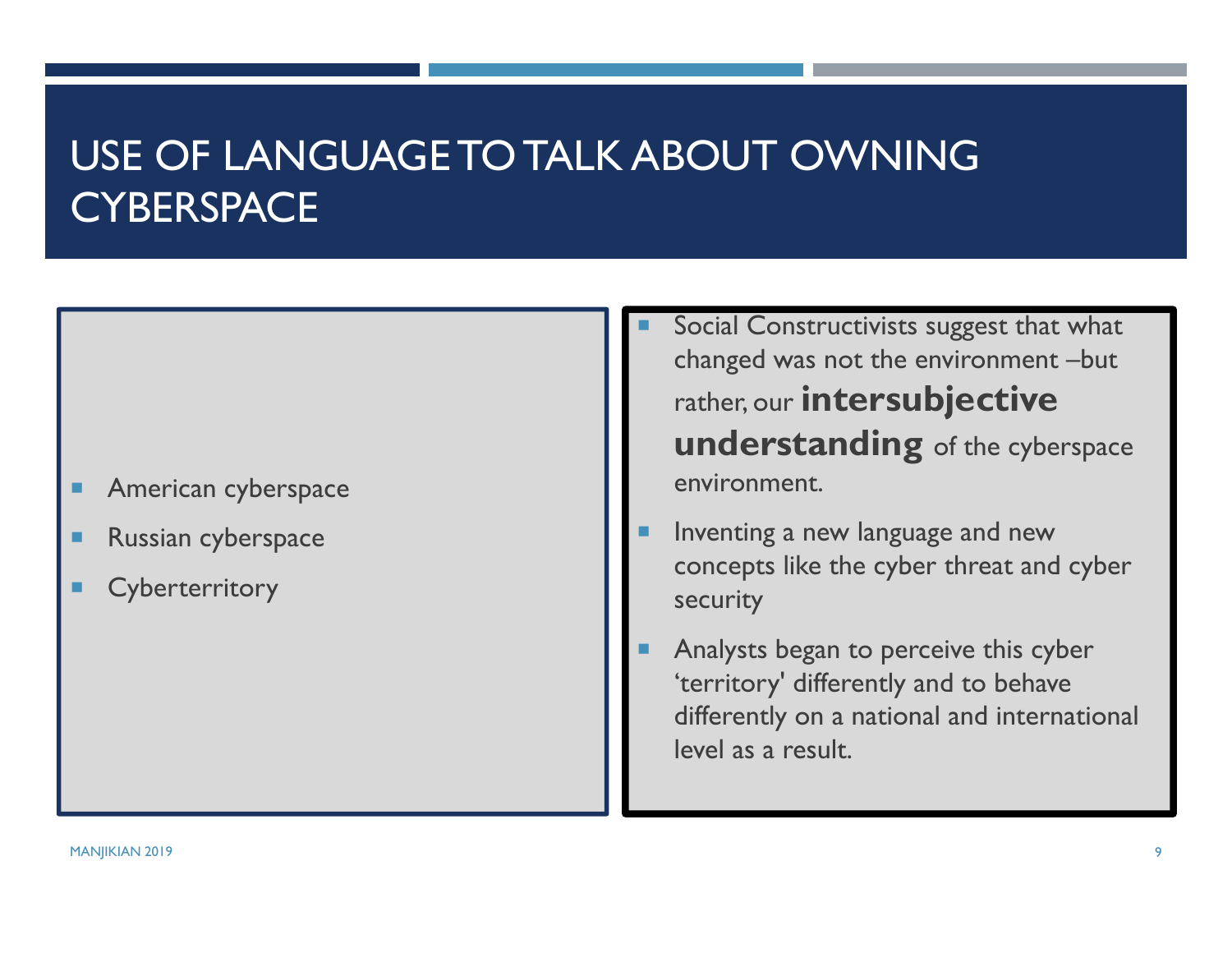#### THE CYBER INDUSTRIAL COMPLEX

- Some critics allege that business people/defense contractors "hyped up" the cyber threat, in order to sell better patches and firewalls.
- п No vested interest in finding a permanent cybersecurity solution.

▉ REFERENT OBJECT OF (CYBER)SECURITY

WHAT specifically is being defended in cyberspace?

- П People
- Data
- П National interests?
- Real world physical weapons?